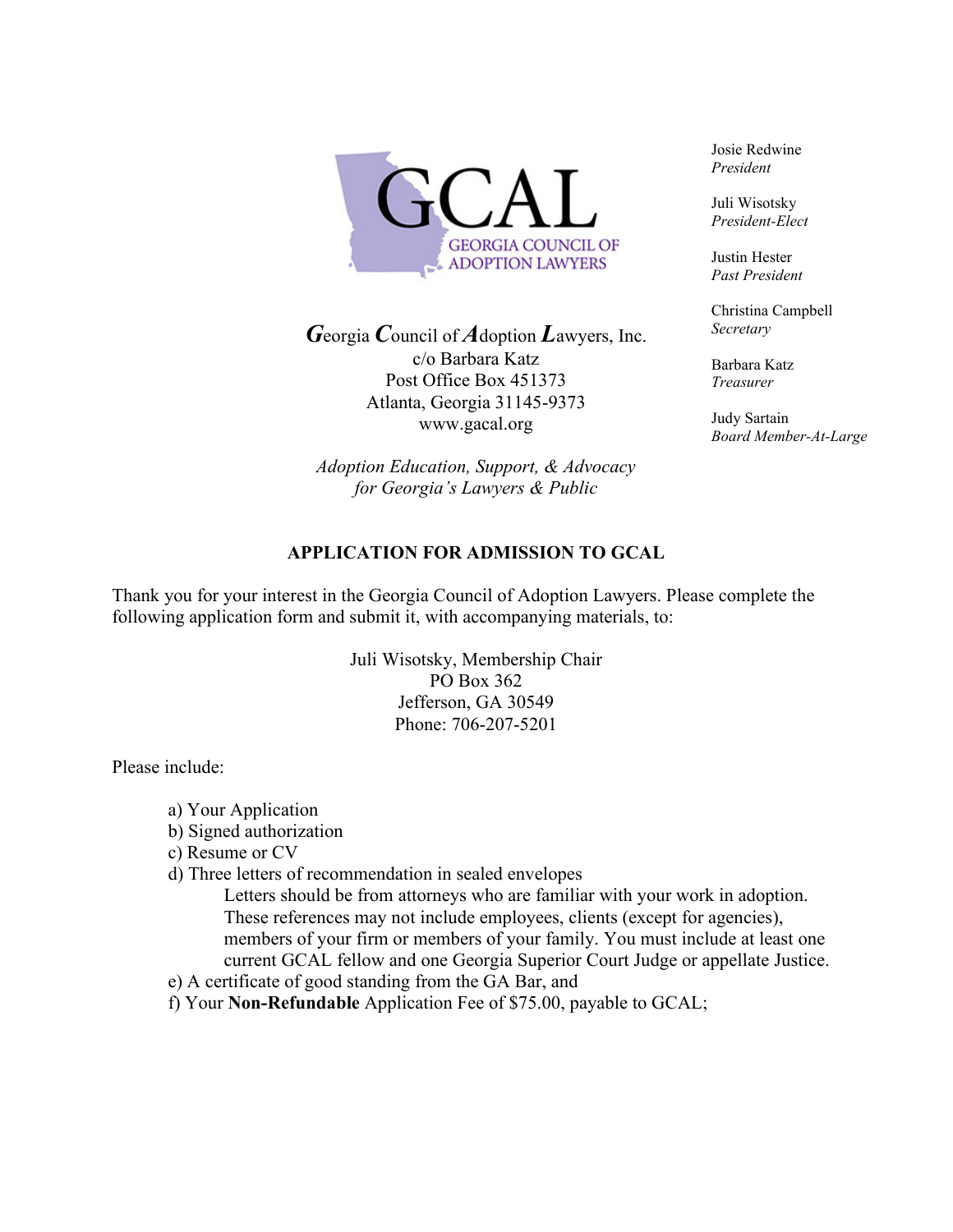| Page 2                                                                                                                                                                             |                                                                                                                                                                  |
|------------------------------------------------------------------------------------------------------------------------------------------------------------------------------------|------------------------------------------------------------------------------------------------------------------------------------------------------------------|
|                                                                                                                                                                                    |                                                                                                                                                                  |
|                                                                                                                                                                                    |                                                                                                                                                                  |
|                                                                                                                                                                                    |                                                                                                                                                                  |
|                                                                                                                                                                                    |                                                                                                                                                                  |
|                                                                                                                                                                                    |                                                                                                                                                                  |
|                                                                                                                                                                                    |                                                                                                                                                                  |
|                                                                                                                                                                                    |                                                                                                                                                                  |
|                                                                                                                                                                                    | Facebook Page                                                                                                                                                    |
|                                                                                                                                                                                    | 2. Your Firm's Practice Areas:                                                                                                                                   |
| 3. Your Practice Areas:                                                                                                                                                            |                                                                                                                                                                  |
| 4. What percentage of your practice is adoption? ___________ %                                                                                                                     |                                                                                                                                                                  |
| If so, please explain:                                                                                                                                                             | 5. Do you feel that you have gained specific expertise in a particular type of adoption?                                                                         |
| 6. State(s) and Date(s) of Bar Admission(s) Channel Contains a material of the State (s) and Date(s) of Bar Admission(s)                                                           |                                                                                                                                                                  |
| 7. Total Years in Practice: Vears Handling Adoptions: Vears Handling Adoptions:                                                                                                    |                                                                                                                                                                  |
| 8. Concurrent occupation(s) separate from law practice (including dates):                                                                                                          |                                                                                                                                                                  |
| (collectively "adoptions") you have handled as an attorney (including as GAL):<br>(if more than a hundred – just write $100+$ )                                                    | 9. Total number of terminations of parental rights, relinquishments and/or adoptions                                                                             |
| sections:<br>O.C.G.A. 19-8-4 (State Agency): ________%<br>O.C.G.A. 19-8-4 (Private Agency): ________<br>O.C.G.A. 19-8-6 (Stepparent): ________<br>O.C.G.A. 19-8-8 (Domestication): | a) What percentage of the adoptions did you handle under the following code<br>$\frac{0}{0}$<br>$\frac{0}{0}$<br>$\frac{1}{2}$<br>$\frac{0}{0}$<br>$\frac{0}{0}$ |
| Contested/Litigated ________%<br>$\frac{0}{6}$<br>International<br>Supplement to Final Decree                                                                                      | $\frac{0}{0}$                                                                                                                                                    |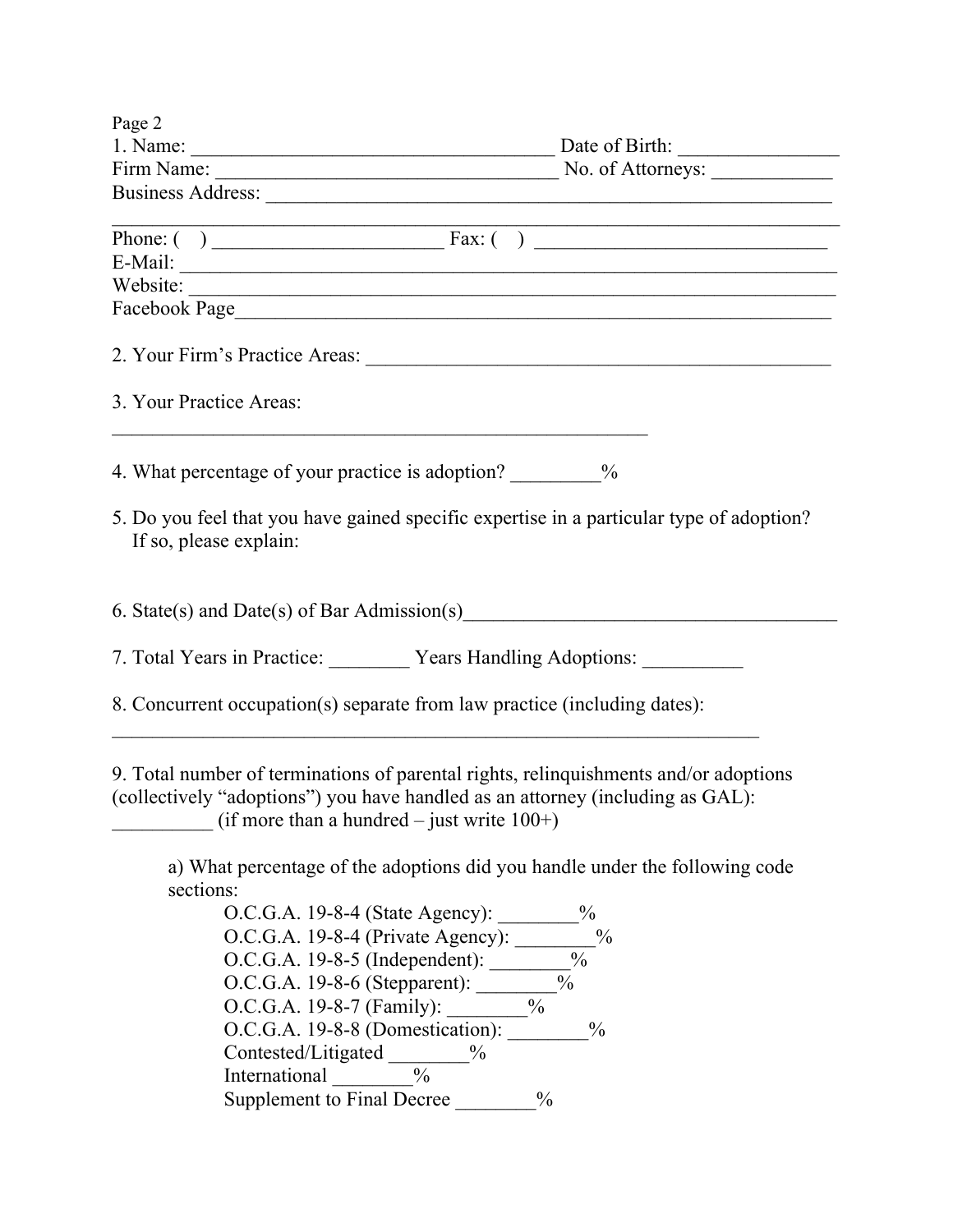Page 3

| Annulment of Adoption |  |
|-----------------------|--|
| Other (describe)      |  |

b) What percentage were agency finalizations only?  $\%$ 

c) In what percentage of your adoption cases did you represent:

| Birth parent(s)                  | $\frac{0}{0}$ |
|----------------------------------|---------------|
| Adoptive parent $(s)$            |               |
| Governmental agency              | $\frac{0}{0}$ |
| Private licensed adoption agency | $\frac{0}{0}$ |
| Child(ren)<br>$\frac{0}{0}$      |               |
| Other (describe)                 | $\frac{0}{0}$ |

10. How many adoptions have you worked on in the past twelve months?

Breakdown of adoptions in the past 12 months:

a) How many domestic adoptions:

b) How many international adoptions and between which countries?

| $\#$ of cases:         |  |
|------------------------|--|
| Countries:             |  |
| Domestication only:    |  |
| Full adoption process: |  |

11. If you regularly represent (or handle adoptions involving) licensed adoption agencies, please provide the agency name, address, telephone number, email address and name of a contact person for each such agency:

12. Please provide names of up to three GCAL members with whom you have worked or consulted on any adoption related cases, and/or who may be familiar with your work in adoption matters: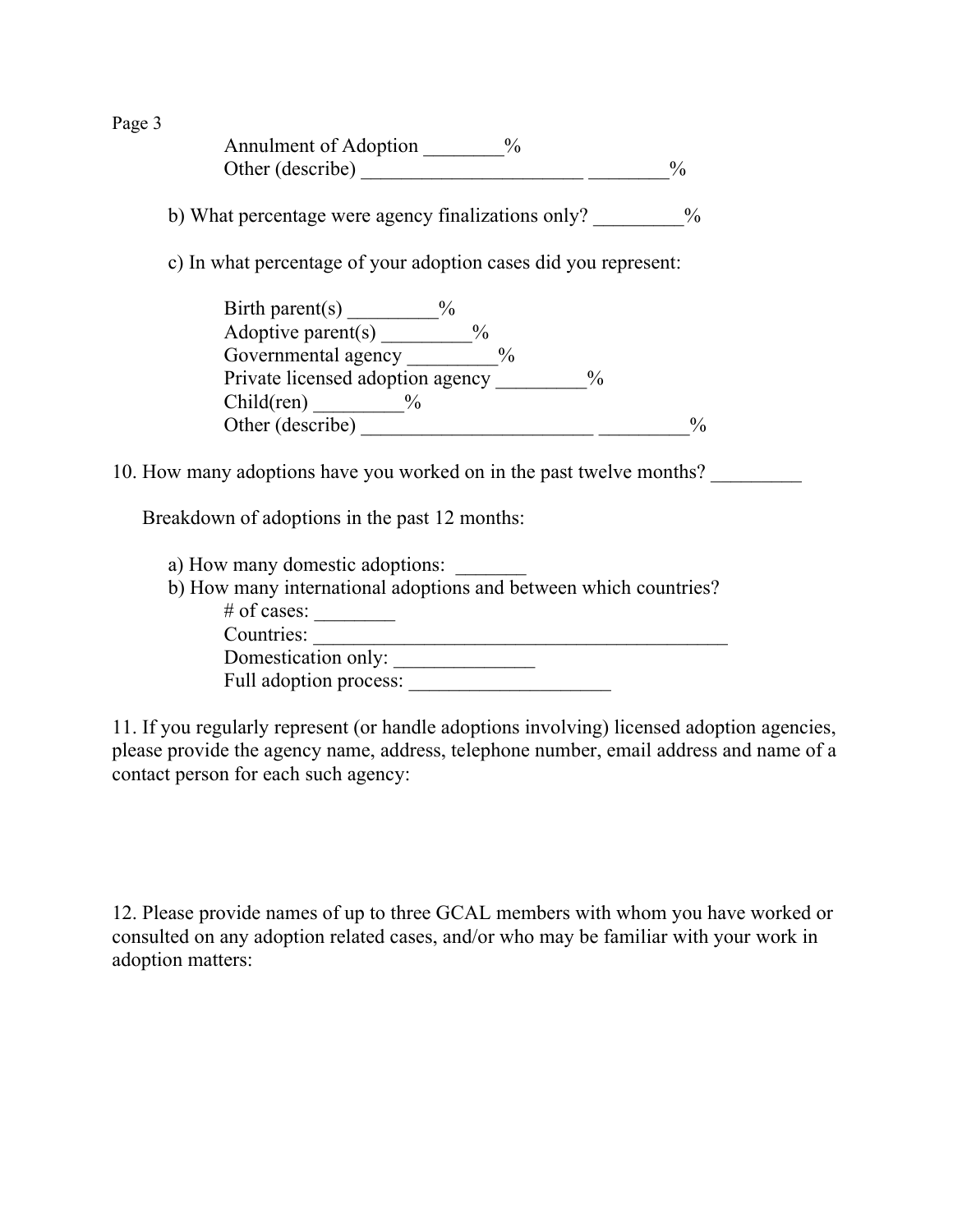Page 4

13. Have you previously applied for admission to GCAL? If yes, year and outcome of application:

14. Have you been convicted of a crime within the last ten years, or do you now have any criminal charges pending against you? \_\_\_\_\_\_\_ If yes, please provide a detailed explanation of each case, by attachment, if necessary.

15. Have you ever been professionally disciplined, or do you now have pending any matter of professional discipline? If yes, please provide a detailed explanation of each matter.

16. Have you ever been sued for malpractice or professional negligence, including counterclaims? \_\_\_\_\_\_\_ If yes, please provide a detailed explanation of each case including jurisdiction, case number, date, nature of case, outcome or current status, along with any relevant documents.

17. Please give us a short narrative as to why you want to become a fellow of GCAL.